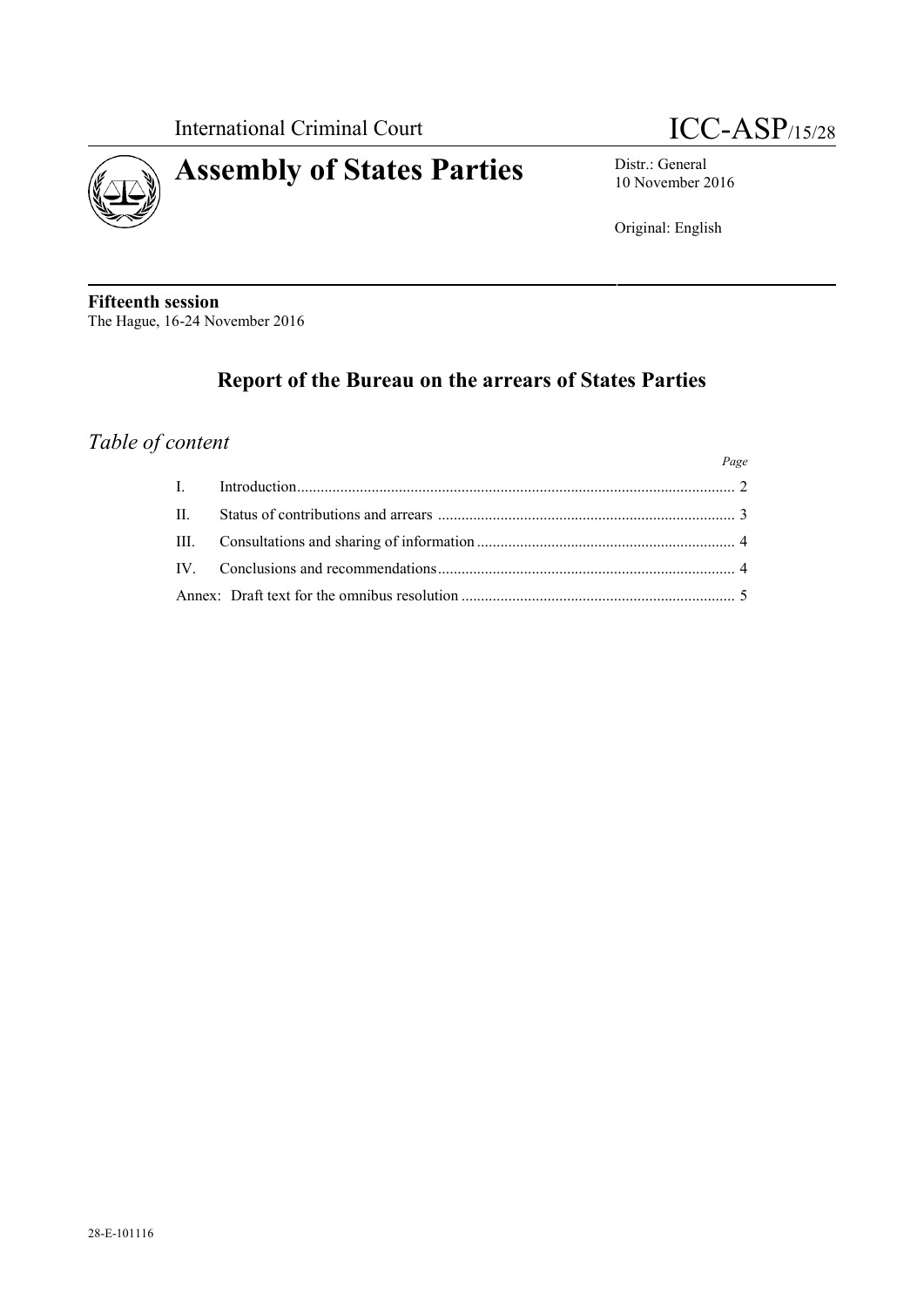## **I.** Introduction

1. Pursuant to articles 112, 115 and 117 of the Rome Statute, the expenses of the Court and of the Assembly of States Parties that are provided in the budget considered and decided by the Assembly, shall be provided by, inter alia, contributions made by States Parties, which shall be assessed in accordance with an agreed scale of assessment based on the scale adopted by the United Nations for its regular budget and adjusted in accordance with the principles on which that scale is based.

2. Pursuant to regulation 105.1 of the Financial Regulations and Rules "assessed contributions and advances shall be considered as due and payable in full within thirty days of the receipt of the communication of the Registrar referred to in regulation 5.5 or as of the first day of the calendar year to which they relate, whichever is the later." For purpose of this report, lack of full payment in this timeframe is labeled as "outstanding contribution." Pursuant to the same regulation, "[a]s of 1 January of the following calendar year, the unpaid balance of such contributions and advances shall be considered to be one year in arrears." Further, as per article 112 paragraph 8 of the Rome Statute "a State Party which is in arrears in the payment of its financial contributions towards the costs of the Court shall have no vote in the Assembly and in the Bureau if the amount of its arrears equals or exceeds the amount of the contributions due from it for the preceding two full years."

3. As in previous sessions, at its twelfth and thirteenth sessions, the Assembly of States Parties ("the Assembly") "emphasize[d] the importance of endowing the Court with the necessary financial resources, and urge[d] all States Parties to the Rome Statute to transfer their assessed contributions in full and by the deadline for contributions or, in the event of pre-existing arrears, immediately, in accordance with article 115 of the Rome Statute, rule 105.1 of the Financial Regulations and Rules, and other relevant decisions taken by the Assembly."<sup>1</sup>

**1.** Introduction<br>
2. **Example 10.** 2.11 and 11.21 and 11.21 and 11.21 and is a provided in the baryon straight in the state of the state of the state of the state of the state of the state of the state of the state of th 4. At its twelfth session, the Assembly "decide[d] that, with the understanding that the facilitation in the New York Working Group and its report to the Assembly on arrears is biennialized, the Bureau should continue to monitor the status of payments received throughout the financial year of the Court and consider additional measures to promote payments by States Parties, as appropriate, and continue to engage in dialogue with States Parties in arrears; and request[ed] the Secretariat to inform States Parties periodically of States that have recovered their voting rights following payment of their arrears.<sup>2</sup> The Assembly also took note of the Report of the Bureau on the arrears of States Parties<sup>3</sup> and of its recommendations, including "that the topic be considered again in two years with a report to be submitted to the fourteenth session of the Assembly".<sup>4</sup> This biennial reporting was done in an effort to contribute to the improvement of the working methods of the Assembly, and to bring additional value to the reports of the committee.

5. At its fourteenth session, the Assembly received a report on the arrears of States Parties,<sup>5</sup> submitted by the facilitator on the issue of arrears, Mr. Slavomir Kantor (Slovakia).<sup>6</sup>

6. The Assembly decided "that the Bureau, through the President of the Assembly, the coordinator of the Working Group and the focal point, should continue to monitor the status of payments received throughout the financial year of the Court and consider additional measures to promote payments, as appropriate, continue to engage in dialogue with States

<sup>1</sup> ICC-ASP/12/Res.8, para 60; ICC-ASP/13/Res.5, para 86.

 $2$  Ibid., annex I, para.  $10(b)$ .

 $ICC-ASP/12/30$ 

<sup>4</sup> ICC-ASP/12/Res.8, para 62.

<sup>5</sup> ICC-ASP/14/40.

<sup>6</sup> The report submitted at the fourteenth session addressed, inter alia, the issue of the biennial facilitation. While not recommending that the facilitation be ended or that is biennial schedule be modified, the report noted that "… having considered the level of outstanding contributions remains worrisome... it is considered necessary that a focal point be appointed to assist the Bureau in this task throughout 2016, to keep the Working Groups informed as regularly as possible on the status of contributions, and to ensure that the requests for payment sent by the Court are received and acted upon by all States Parties. A report to the Assembly at its fifteenth session would be deemed necessary to inform the Assembly of the issues and obstacles identified in pursuing the objective of zero arrears."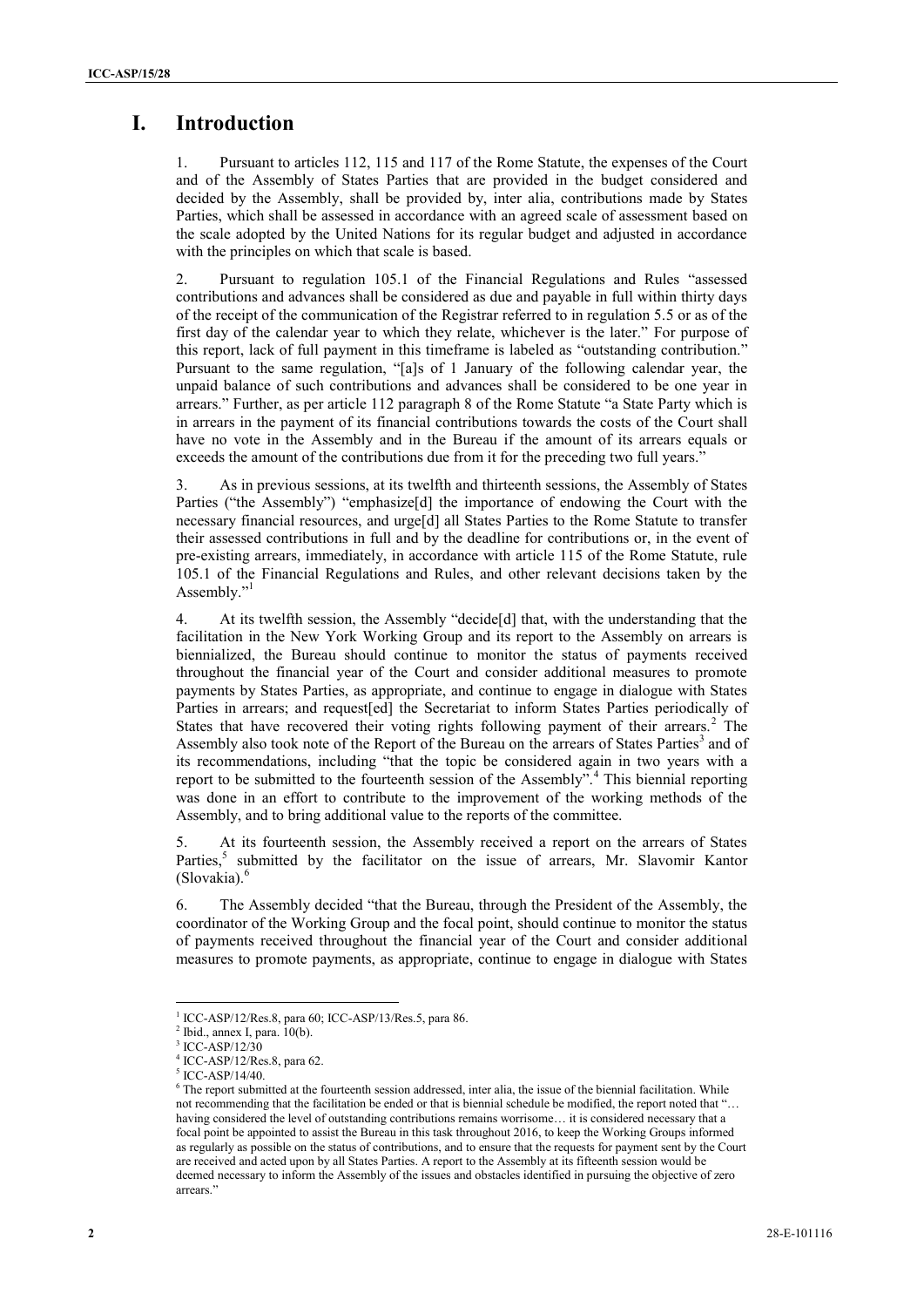Parties that have outstanding contributions or are in arrears and report thereon to the Assembly at its fifteenth session."<sup>7</sup>

7. The present report is thus submitted pursuant to the decision of the Assembly at its fourteenth session. The mandate on the issue of arrears was granted to the New York Group by the Bureau of the Assembly and Mr. Sebastian Rogač (Croatia) was appointed as the facilitator on the issue of arrears, via silence procedure on 24 February 2016.

8. This report follows the submission of reports from the fourth to fourteenth sessions of the Assembly, respectively, by the previous facilitators on the same issue and aims to build on their findings and recommendations.<sup>8</sup> It should thus be read in conjunction with the said reports, whose recommendations have been endorsed by the Assembly.

9. It must be recalled, that in general, the facilitation on the issue of arrears has a number of objectives:

(a) To find ways to ensure that no assessed contributions to the Court remain outstanding, by promoting a culture of financial discipline;

(b) To seek ways of cooperating with States Parties that have not met their financial obligations in order to reverse any outstanding balances;

To examine what could be done in the cases in which these outstanding contributions amount to arrears under article 112 of the Rome Statute and/or when obligations have not been met due to circumstances beyond the control of the States Parties in question;

(d) To keep under review the mechanism allowing States Parties to seek exemptions from article  $112$ ;  $9$  and

(e) To enhance communication among the Assembly, the Court and States Parties in arrears, so as to address the issue of outstanding assessed contributions more effectively.

10. At the meeting of the New York Working Group held on 1 April 2016, and in the presence of the President of the ASP, the facilitator presented the work plan for 2016.

11. At the fourth meeting of the Bureau, held on 6 June 2016, the Bureau was presented with an appeal by the President to all States Parties to settle their accounts as soon as possible if they had not yet done so, so that the Court has the requisite resources to carry out its work.

#### **II. Status of contributions and arrears**

12. As of 31 October 2016, the total outstanding contributions, including for the regular budget, the Contingency Fund and interest on the host State loan stood at  $633,864,437$ , an increase of €12,825,264 from 31 October 2015.

13. With regard to outstanding contributions, the Committee on Budget and Finance stressed that "not meeting obligations in relation to the payment of contributions may seriously jeopardize the daily operations of the Court", adding that "if contributions remain unpaid at the end of the year, the Court may need to resort to the Working Capital Fund  $[...]$ ."<sup>10</sup>

14. As of 31 October 2016, 75 States Parties were fully settled, 22 States Parties had outstanding contributions for the 2016 budget, 27 States Parties were in arrears, 12 of

<sup>7</sup> ICC-ASP/14/Res.4

<sup>8</sup> ICC-ASP/4/14, ICC-ASP/5/27, ICC-ASP/6/19, ICC-ASP/7/26, ICC-ASP/8/41, ICC-ASP/9/27, ICC-ASP/10/34, ICC-ASP/11/23, ICC-ASP/12/30, and ICC-ASP/14/40.

<sup>9</sup> Article 112, paragraph 8, of the Rome Statute provides as follows: "A State Party which is in arrears in the payment of its financial contributions towards the costs of the Court shall have no vote in the Assembly and in the Bureau if the amount of its arrears equals or exceeds the amount of the contributions due from it for the preceding two full years. The Assembly may, nevertheless, permit such a State Party to vote in the Assembly and in the Bureau if it is satisfied that the failure to pay is due to conditions beyond the control of the State Party."

<sup>&</sup>lt;sup>10</sup> See CBF 27 at paragraph 22.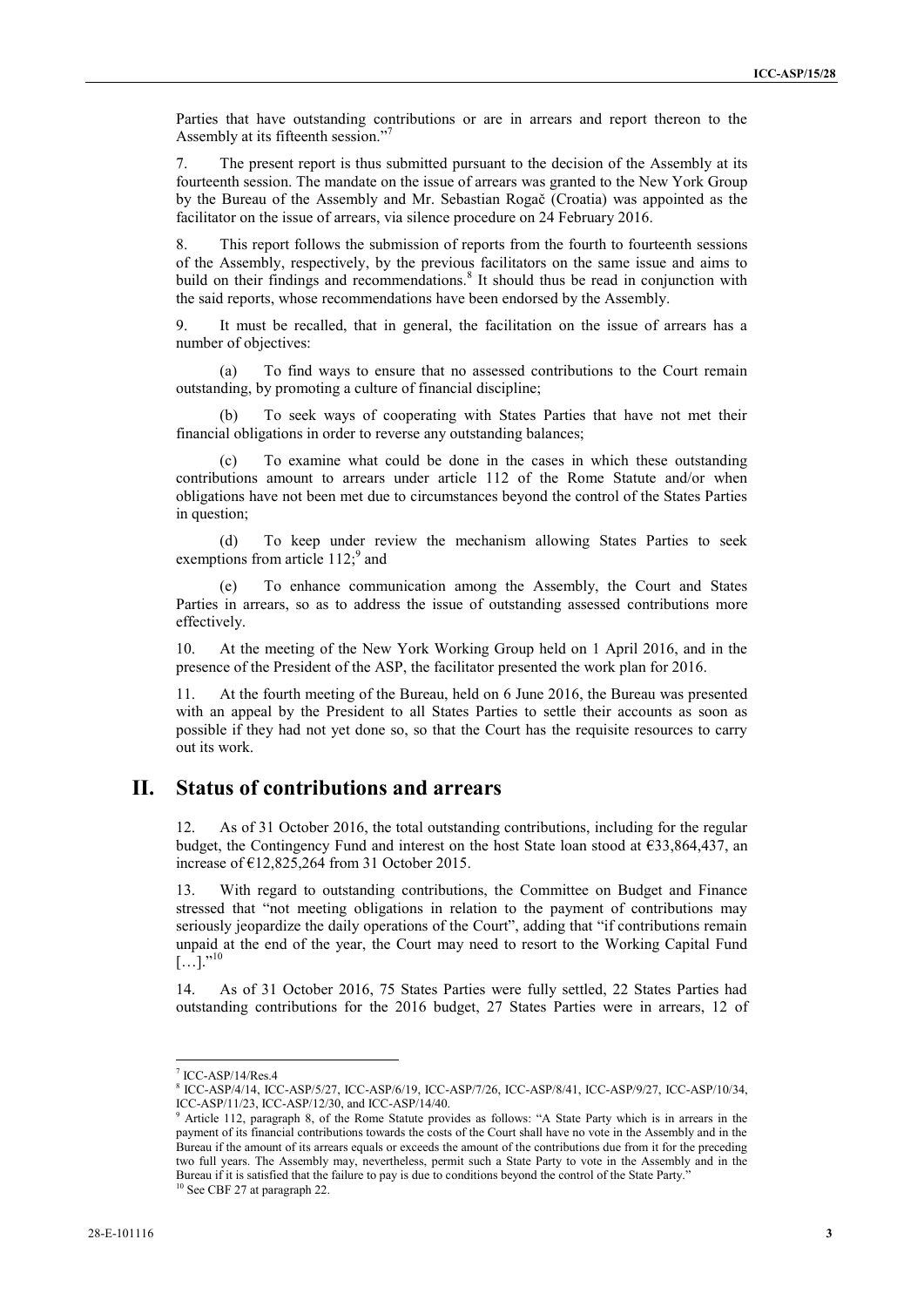which were ineligible to vote and required to make a minimum payment in order to avoid the application of Article 112, paragraph 8 of the Rome Statute.<sup>11</sup>

#### **III. Consultations and sharing of information**

15. As every year, information on the status of contributions to the Court was annexed to the respective reports of the two annual sessions of the Committee on Budget and Finance, which were distributed to States Parties by the Secretariat.

16. The New York Working Group regularly discussed the issue of arrears in its meetings throughout the year. On 11 and 18 July, and 13 September 2016, the facilitator briefed other facilitators and focal points in The Hague via videoconference. On these occasions, the facilitator discussed the status of arrears and presented updated information on outstanding contributions.

which were indipide to wor and regulard to the a minimal pyrron in order to avoid<br> **14** C equivariants of which is a page of which we have a completeless of the C except<br>
14 C equivariants and sharing of information<br>
14 C 17. The facilitator held bilateral consultations with various States Parties with outstanding contributions, informing them about the exact amounts and the status of their arrears. While emphasizing the importance of settlement of assessed contributions, the facilitator presented States Parties copies of notes verbales and letters sent on the issue of arrears by the Registrar to the States Parties. In July 2016, the facilitator met with the Permanent Missions to the United Nations of some States Parties with significant outstanding contributions. These demarches were followed by further consultations with States Parties during September and October 2016.

18. In October 2016, the facilitator was informed that some States Parties in arrears which he had engaged closely in New York were taking important steps to pay their outstanding contributions, and that appropriate measures would be taken in order to address the matter urgently.

#### **IV. Conclusions and recommendations**

19. Bearing in mind the worrisome state of outstanding contributions and arrears, the overall status of contributions should be kept under close observation, and the Assembly should redouble its efforts to ensure financial discipline from all States Parties.

20. Considering that the level of outstanding contributions remains a cause for concern, the Assembly must undertake focused efforts to ensure that no assessed contributions to the Court remain outstanding and ensure that the requests for payment are acted upon by all States Parties. It is therefore necessary that the Working Group take up its biennialized facilitation on the issue of arrears throughout 2017, and report thereon to the Assembly at its sixteenth session.

21. The facilitator concludes its inter-sessional work by recommending to the Assembly the inclusion in the omnibus resolution of the paragraphs contained the annex to the present report.

<sup>&</sup>lt;sup>11</sup> See CBF 27 at Annex II.